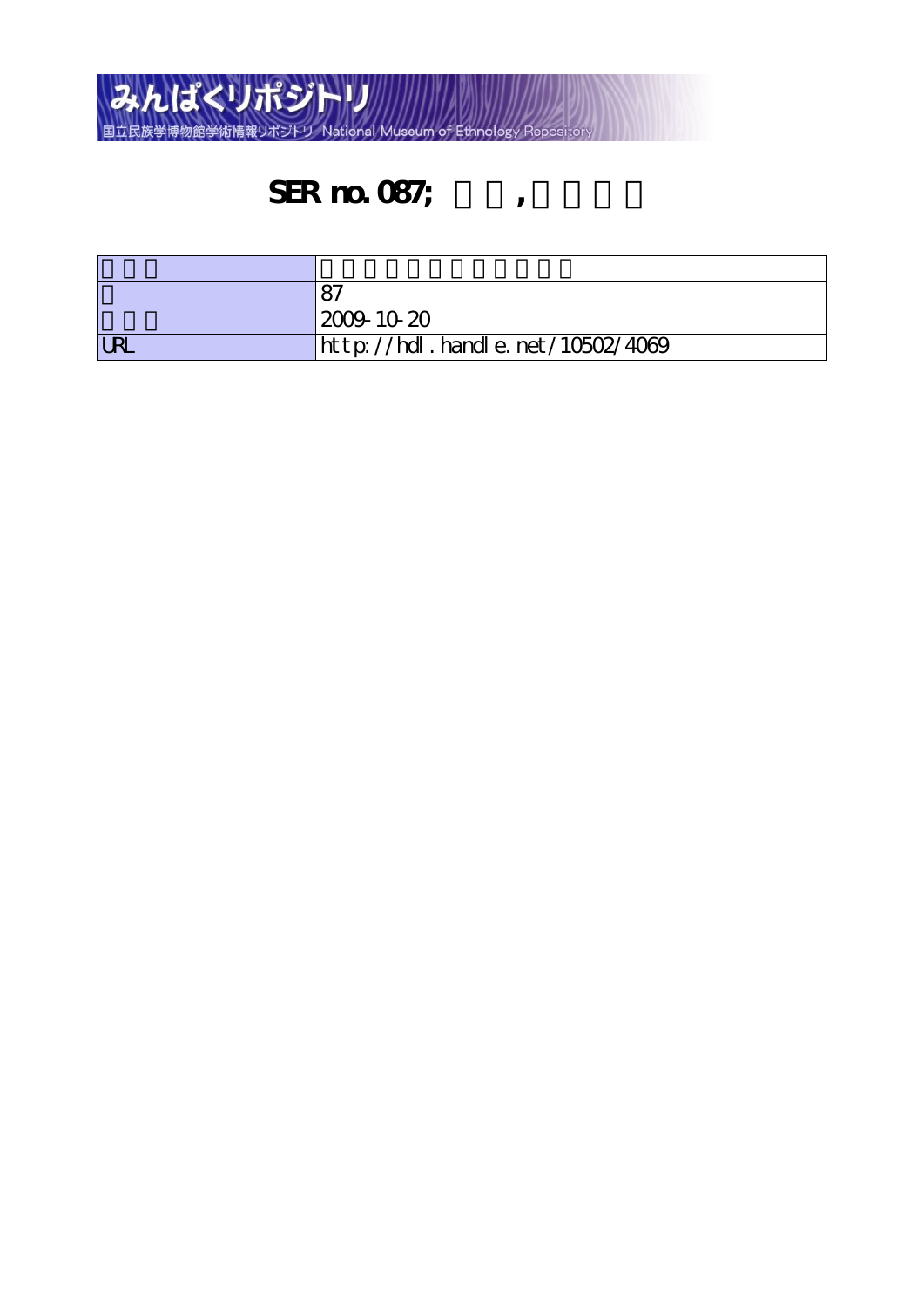| <b>Senri Ethnological Reports</b><br>87               | <b>SER</b><br>28                                                    | <b>Senri Ethnological</b><br>Reports   87 |                                                                                      |
|-------------------------------------------------------|---------------------------------------------------------------------|-------------------------------------------|--------------------------------------------------------------------------------------|
|                                                       | Palauan Children under Japanese Rule<br><b>Thier Oral Histories</b> |                                           | <b>Palauan Children under</b><br><b>Japanese Rule</b><br><b>Their Oral Histories</b> |
|                                                       | Maki Mita                                                           |                                           | <b>Maki Mita</b>                                                                     |
| <b>ISSN 1340-6787</b><br>ISBN 978-4-901906-72-2 C3039 |                                                                     |                                           | <b>National Museum of Ethnology</b><br>2009 Osaka                                    |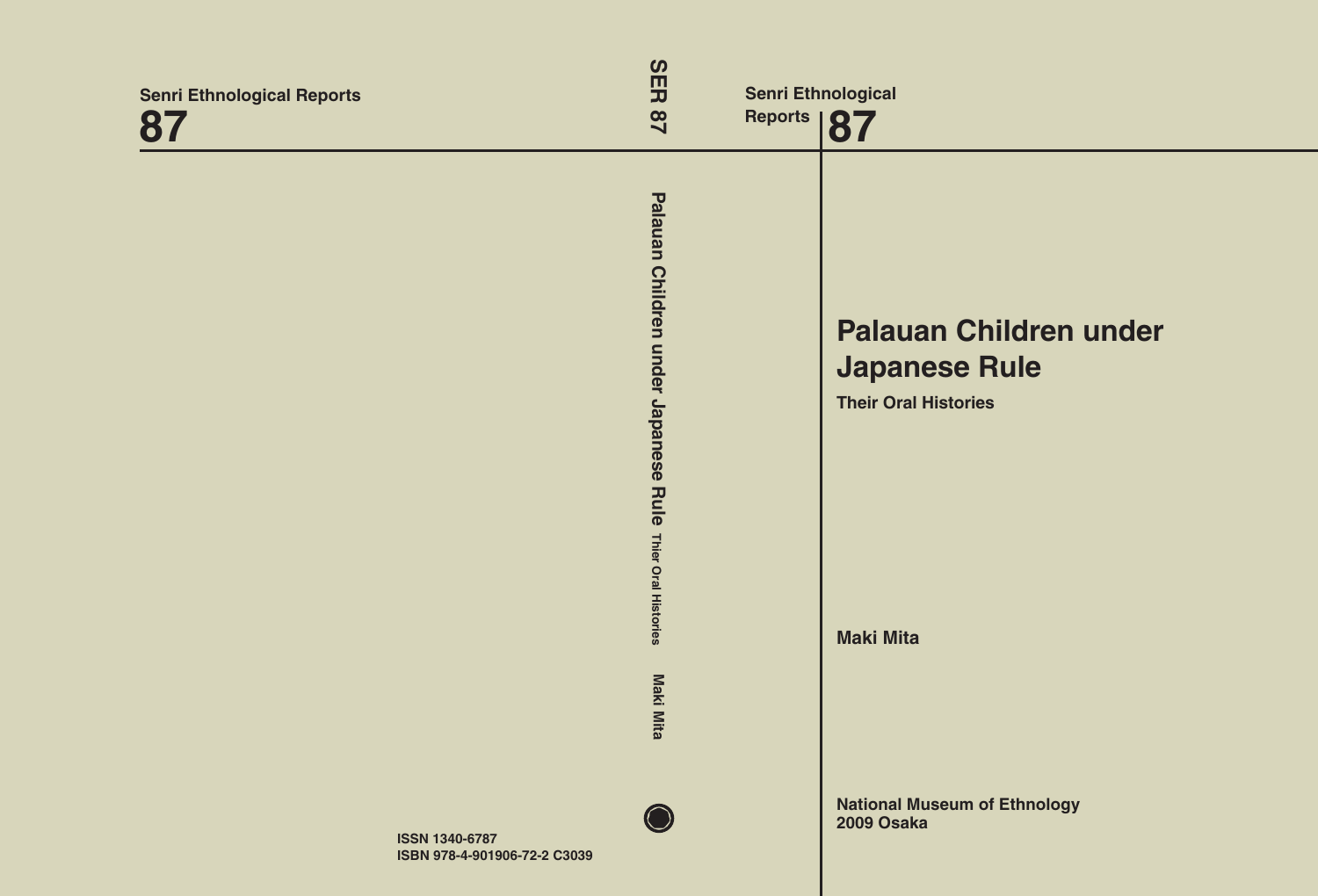### **Senri Ethnological Reports**

*Senri Ethnological Reports* is an occasional series published by the National Museum of Ethnology. The volumes present in-depth anthropological, ethnological and related studies written by the Museum staff, research associates, and visiting scholars.

| General editor           | Ken'ichi Sudo      |
|--------------------------|--------------------|
| <i>Associate editors</i> | Katsumi Tamura     |
|                          | Yuki Konagaya      |
|                          | Tetsuo Nishio      |
|                          | Nobuhiro Kishigami |
|                          | Akiko Mori         |
|                          | Shigeki Kobayashi  |
|                          |                    |

For information about previous issues see back page and the museum website:

http://www.minpaku.ac.jp/publication/ser/

For enquiries about the series, please contact:

Publications Unit, National Museum of Ethnology Senri Expo Park, Suita, Osaka, 565-8511 Japan Fax: +81-6-6878-8429. Email: hensyu@idc.minpaku.ac.jp

Free copies may be requested for educational and research purposes.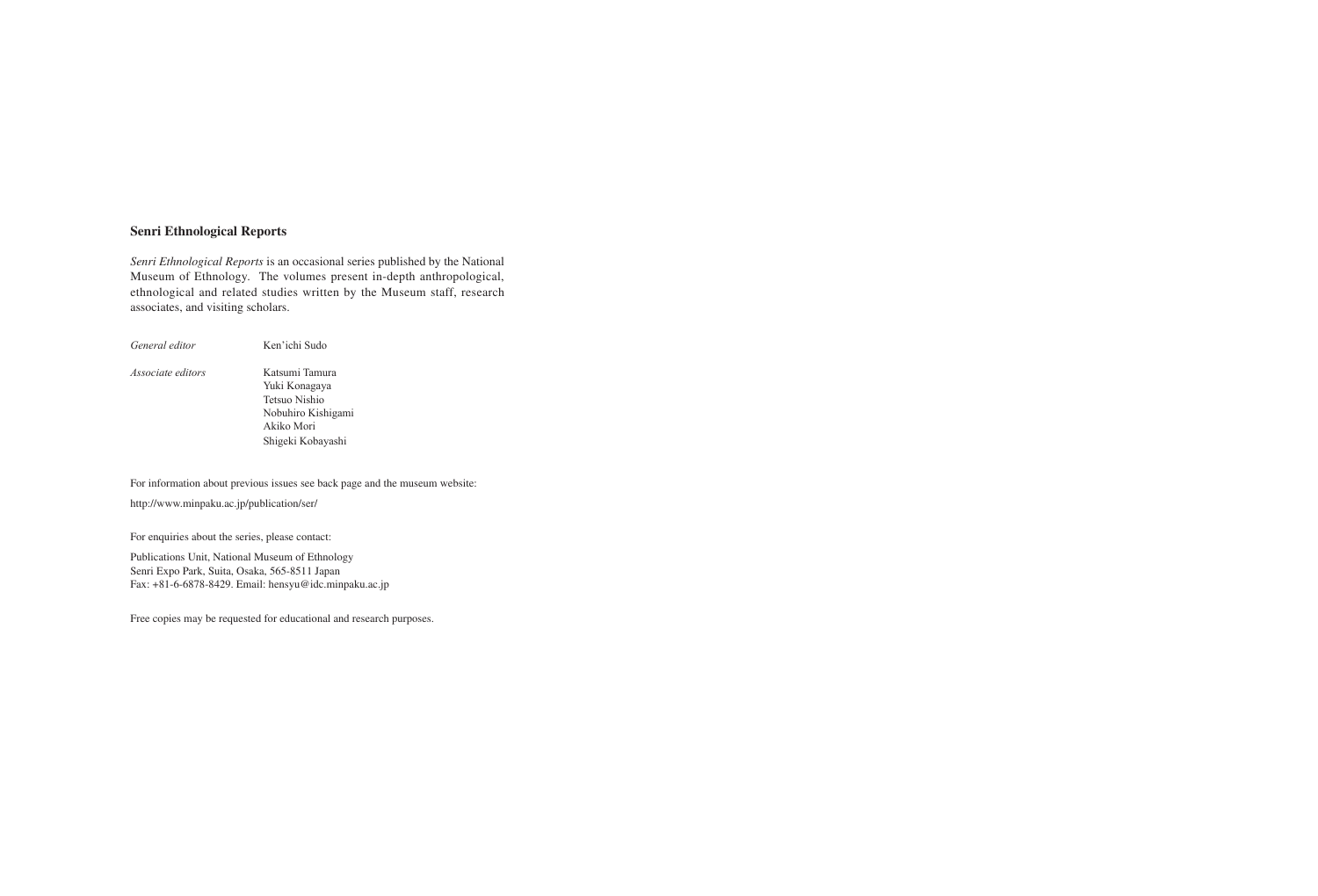**Senri Ethnological Reports**

**287**

# **Palauan Children under Japanese Rule Their Oral Histories**

Maki Mita

National Museum of Ethnology 2009 Osaka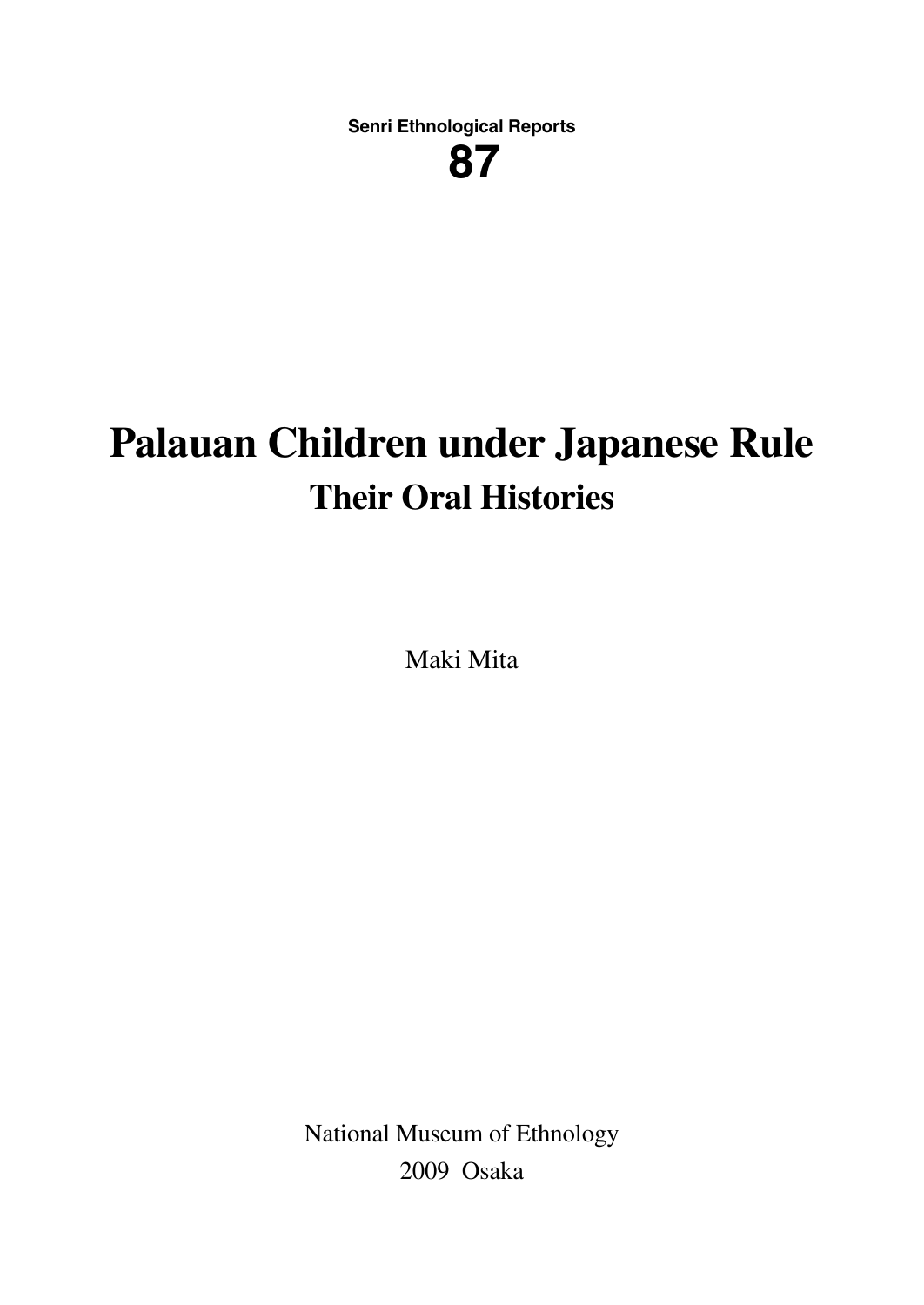Published by the National Museum of Ethnology Senri Expo Park, Suita, Osaka, 565-8511, Japan

©2009 National Museum of Ethnology, Japan All rights reserved. Printed in Japan by Nakanishi Printing Co., Ltd.

#### **Publication Data**

Senri Ethnological Reports 87 Palauan Children under Japanese Rule: Their Oral Histories Maki Mita. P. 274 Includes bibliographical references and Index.

ISSN 1340-6787 ISBN 978-4-901906-72-2 C3039 1. Oral history 2. Palau under Japanese control 3. Colonial experience 4. Japanese colonialism in Micronesia 5. World War II-Pacific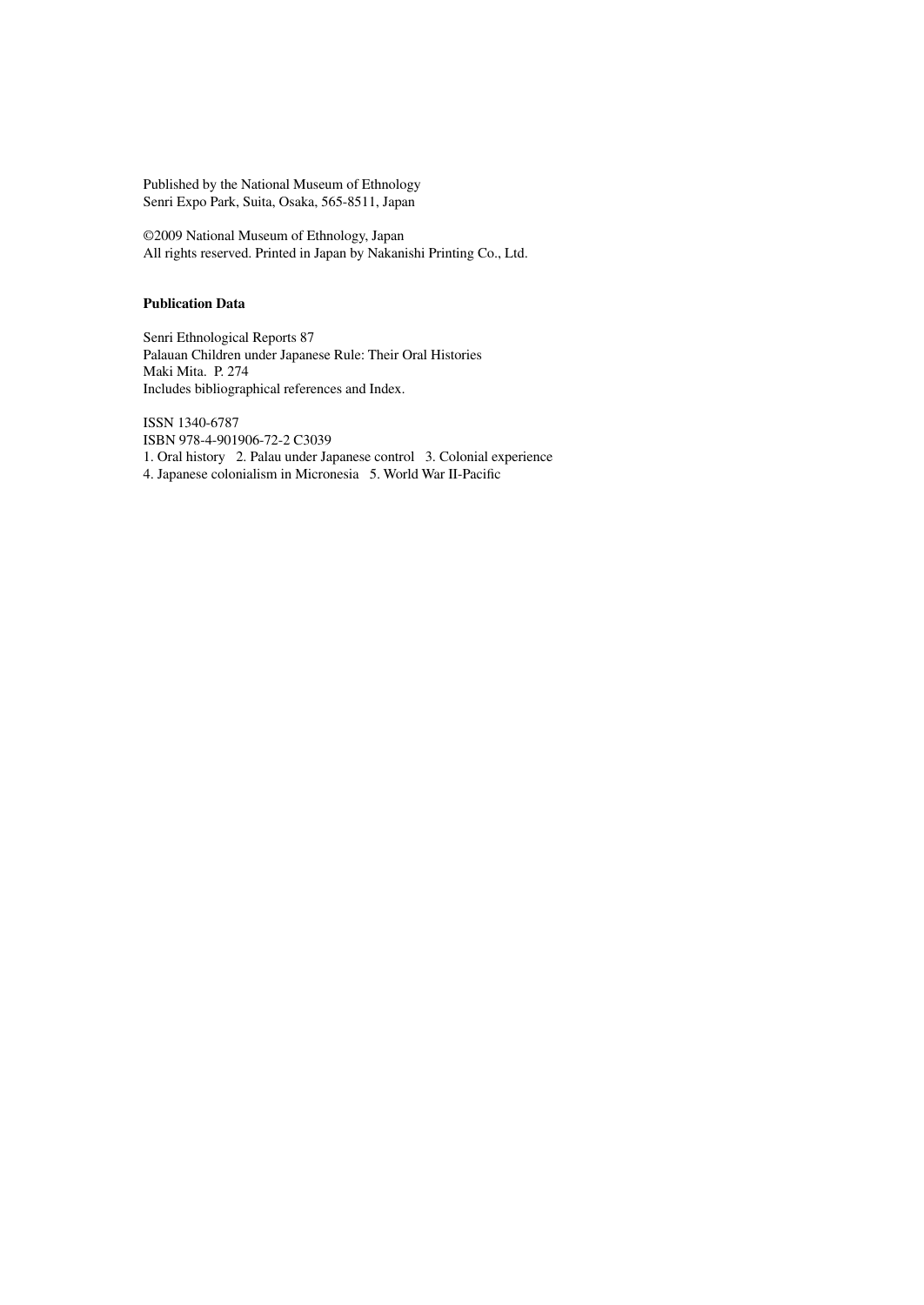### CONTENTS

| 1. Introduction                     |  |
|-------------------------------------|--|
|                                     |  |
|                                     |  |
|                                     |  |
|                                     |  |
| 2. Oral histories of Palauan elders |  |
|                                     |  |
|                                     |  |
|                                     |  |
|                                     |  |
|                                     |  |
|                                     |  |
|                                     |  |
|                                     |  |
|                                     |  |
|                                     |  |
|                                     |  |
|                                     |  |
|                                     |  |
|                                     |  |
|                                     |  |
|                                     |  |
|                                     |  |
|                                     |  |
|                                     |  |
|                                     |  |
|                                     |  |
|                                     |  |
|                                     |  |
|                                     |  |
|                                     |  |
|                                     |  |
|                                     |  |
|                                     |  |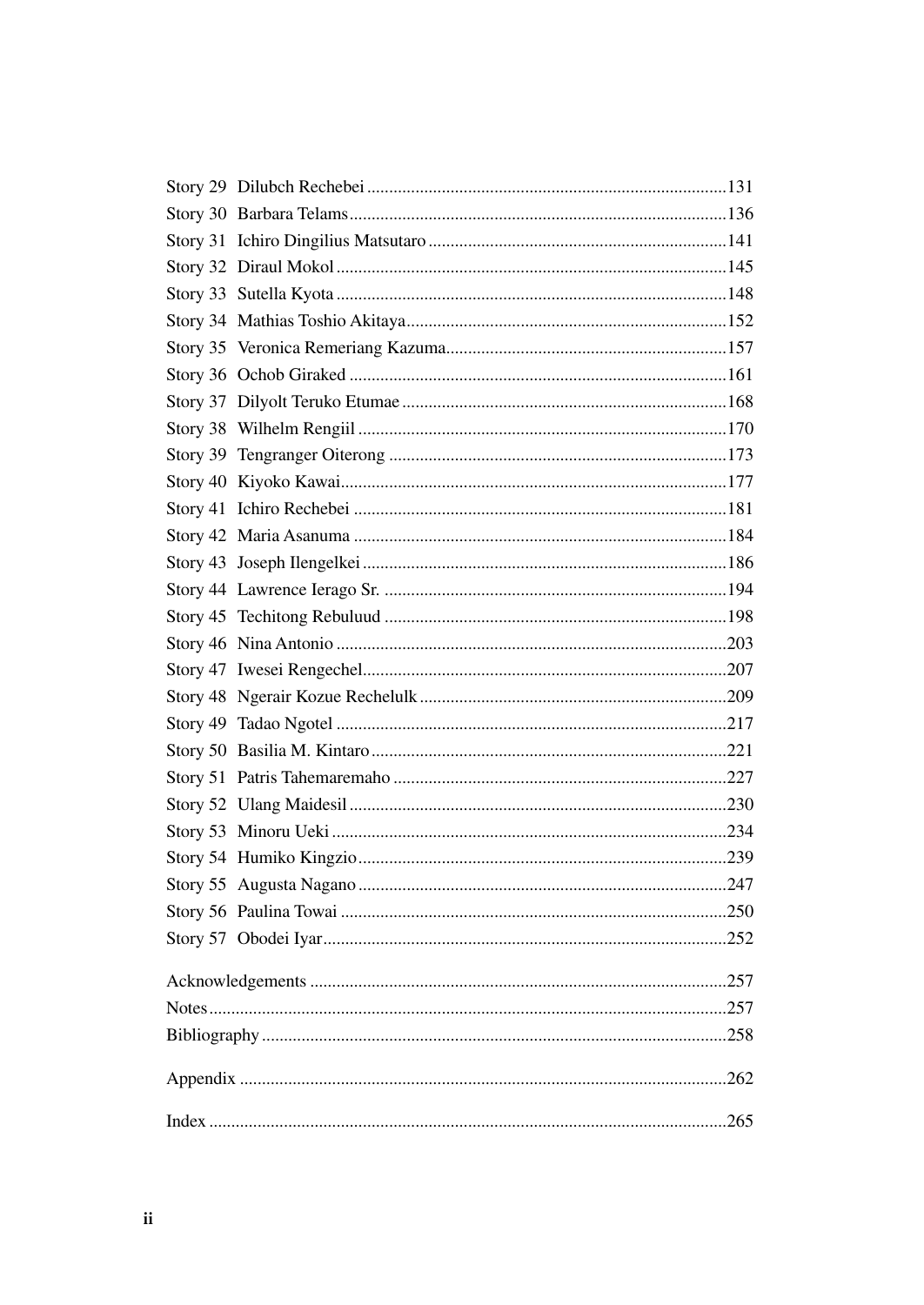#### **Senri Ethnological Reports**

- No.86 Tadao Umesao: Written Works (1934–2008) (2009; eds. Tadao Umesao, Akifumi Oikawa, Masatake Matsubara; in Japanese)
- No.85 Applied Study of Medical Anthropology on Health, Medicine, Body and Reproduction (2009; ed. Emiko Namihira; in Japanese)
- No.84 Ethnobiological Studies on the Domestication of Plants and Animals (2009; ed. Norio Yamamoto; in Japanese)
- No.83 Immigrants, Local Communities and the States: Transitions in Asia and Europe (2009; ed. Hiroshi Shoji; in Japanese)
- No.82 "Raven's Arch" (1903–2002) The Jesup North Pacific Expedition Revisited (2009; eds. Kazuyuki Tanimoto, Koichi Inoue; in Japanese)
- No.80, 81 An Anthropology of the Street (Volume 1, Volume 2) (2009; ed. Yasumasa Sekine; in Japanese)
- No.79 A Lexicon of the rGyalrong bTsanlha Dialect: rGyalrong-Chinese-Tibetan-English (Bon studies 12; 2009; bTsan Iha Ngag dbang Tshul khrims, eds. Marielle Prins, Yasuhiko Nagano; in Englsih, Tibetan, Chinese and Japanese)
- No.78 Perspectives of Postsocialist anthropology through Japanese Eyes (2009; eds. Hiroki Takakura, Shiro Sasaki; in Japanese)
- No.77 Transnational Migration in East Asia: Japan in Comparative Focus (2008; eds. Shinji Yamashita, Makito Minami, David W. Haines, Jerry S. Eades; in English)
- No.76 A Lexicon of Zhangzhung and Bonpo Terms (2008; eds. Yasuhiko Nagano, Samten G. Karmay; in English and Tibetan)
- No.75 A. D. Simukov Works about Mongolia and for Mongolia, Vol.3(2) (2008; eds. Yuki Konagaya, Sanjaasuren Bayaraa, Ichinkhorloo Lkhagvasuren; in Russian)
- No.74 A. D. Simukov Works about Mongolia and for Mongolia, Vol.3(1) (2008; eds. Yuki Konagaya, Sanjaasuren Bayaraa, Ichinkhorloo Lkhagvasuren; in Russian)
- No.73 Forum on the Disaster Impact and Restoration in the 2004 Indian Ocean Giant Earthquake and Tsunami (2007; ed. Isao Hayashi)
- No.72 The Twentieth Century in Mongolia (2): Political Life in Socialist Mongolia (2007; eds. Ichkhorloogiin Lkhagvasuren, Yuki Konagaya; in Mongolian)
- No.71 The Twentieth Century in Mongolia (2): Political Life in Socialist Mongolia (2007; ed. Yuki Konagaya; in Japanese)